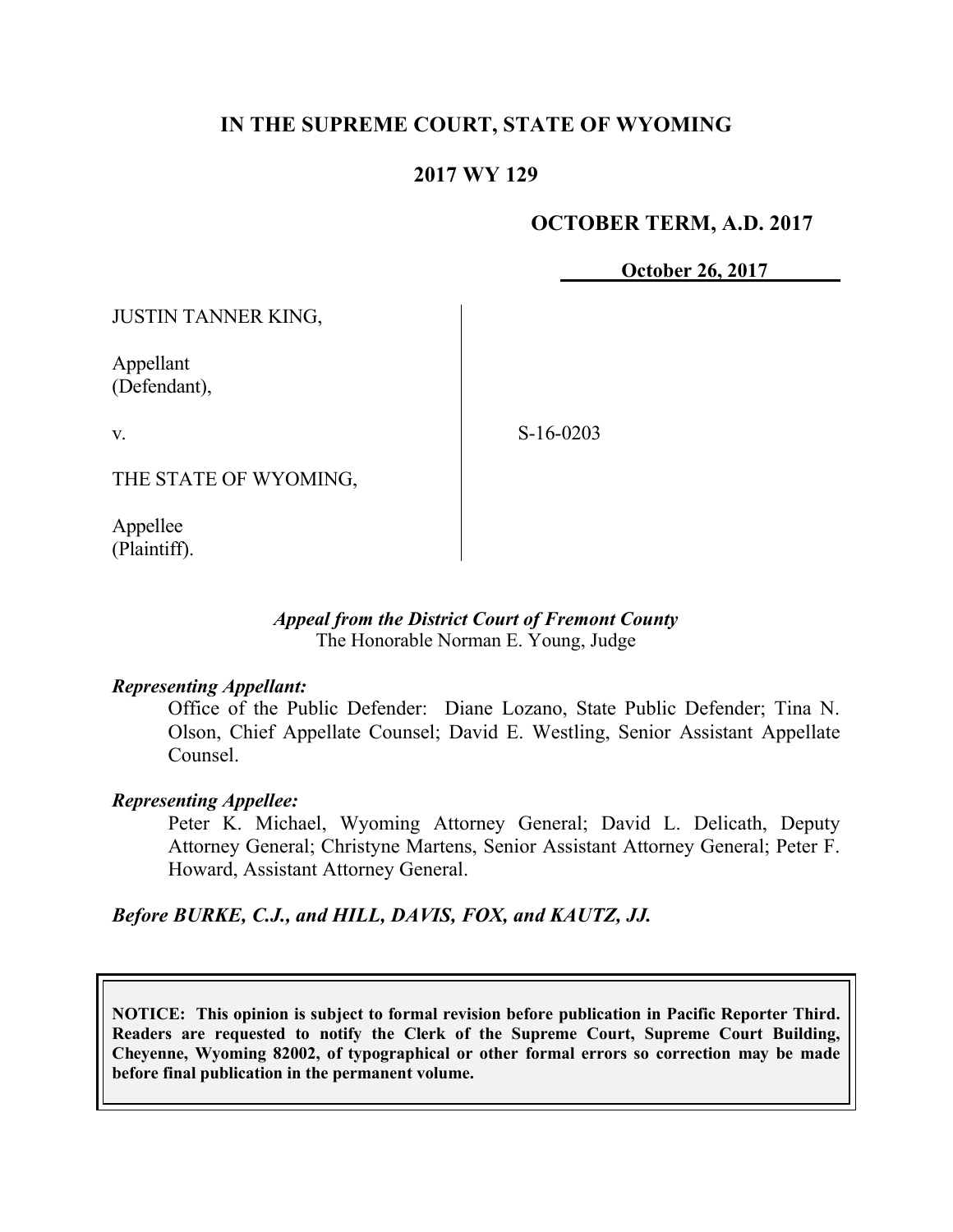# **KAUTZ, Justice.**

[¶1] A jury convicted Justin Tanner King of felonious restraint, strangulation of a household member, and domestic battery. Mr. King's first trial resulted in a mistrial at his request after the district court determined that the prosecutor asked Mr. King improper questions during cross-examination. Before the second trial began, Mr. King requested that the case against him be dismissed based on the Fifth Amendment's prohibition against double jeopardy. The district court denied Mr. King's motion and Mr. King appeals that decision. We affirm.

## **ISSUE**

[¶2] The issue in this case is whether the district court erred in denying Mr. King's motion to dismiss after it granted Mr. King's motion for a mistrial.

## **FACTS**

[¶3] On March 14, 2015, the Fremont County Sheriff's Office received a report from Patricia Barrett that her ex-boyfriend, Mr. King, had assaulted her earlier that evening. Ms. Barrett reported that Mr. King became angry when he learned Ms. Barrett had been in a new relationship after she and Mr. King had separated. Ms. Barrett stated that Mr. King held a knife to her throat, struck her in the face with his fists, and choked her multiple times. He also dragged her through the home by her hair, and eventually forced her into her car and drove the two of them from Riverton, Wyoming, to nearby Lander, Wyoming, all the while threatening to kill her and her children. The victim reported she escaped when Mr. King left her alone in the car while he went inside his friend's home in Lander. Ms. Barrett also reported that Mr. King had stolen cash that was in her purse. Based upon this report, the Fremont County Attorney charged Mr. King with one count each of felonious restraint, strangulation of a household member, aggravated assault and battery, domestic battery, and theft.

[¶4] The case proceeded to a jury trial. On the third day of trial, the following exchange occurred during the State's cross-examination of Mr. King:

> [Prosecutor]. Mr. King, you have denied ever laying a hand on Ms. Barrett or harming her in any way?

> > [Mr. King]. That's correct, sir.

Q. Do you remember when you first got down here and Detective Jason Cox talked to you?

A. Yes.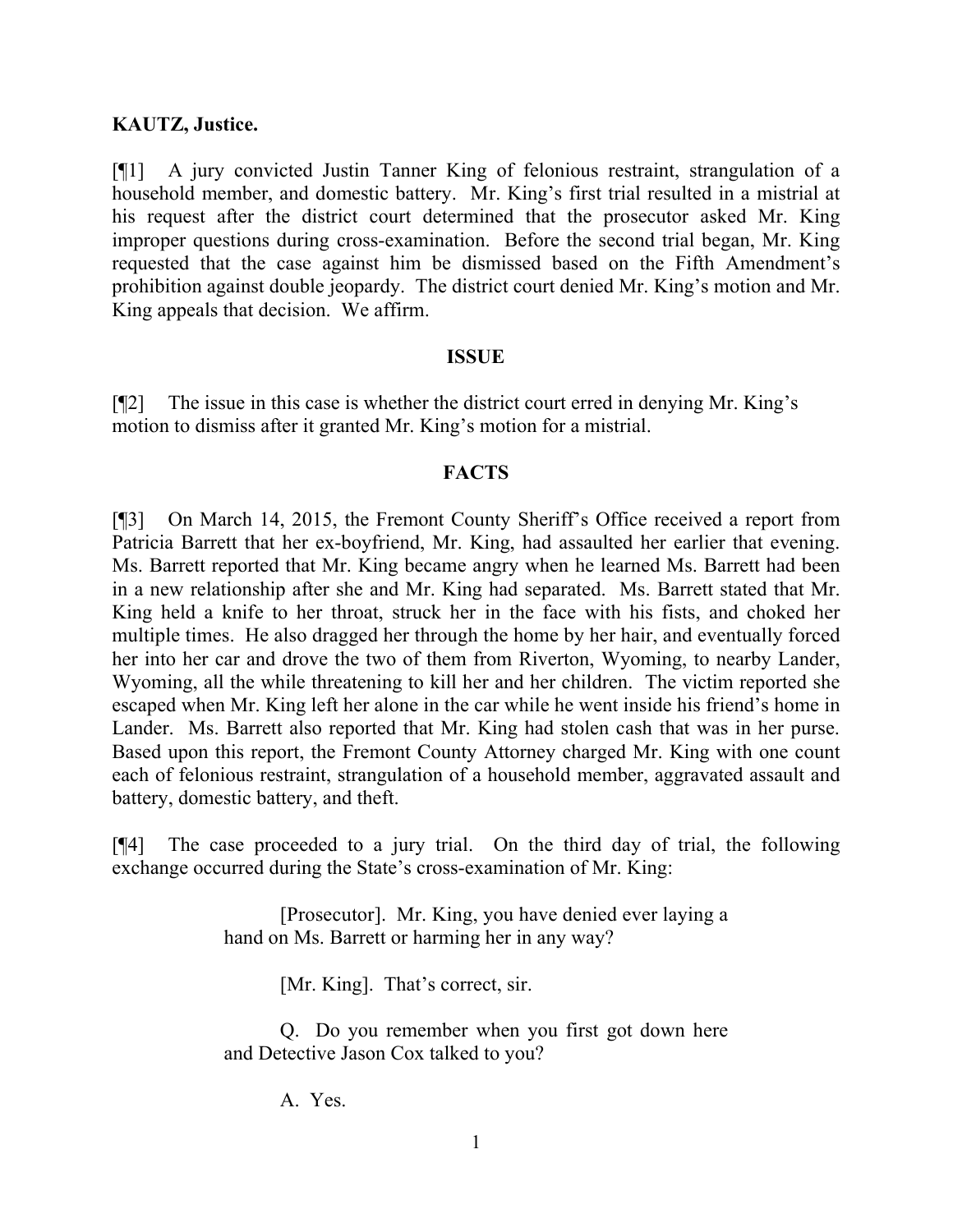Q. You didn't tell Detective Cox what you told these people [the jury], did you?

A. I asked him right off the bat if anything I was willing to testify to was going to help me in any way. And he told me no. I told him, "Well, I'd like to speak to an attorney, family attorney."

Q. He also told you he wanted to hear your side of the story, which you've told us, and you did not tell him what you told these people.

Defense counsel objected and argued the prosecutor was encroaching on Mr. King's exercise of his right to remain silent, and the district court immediately sustained the objection. The prosecutor did not ask Mr. King any further questions and Mr. King rested his case.

[¶5] After a short recess, defense counsel requested a mistrial. Defense counsel argued there was no way to "unring the bell" from the cross-examination questions and that a curative instruction would be insufficient to remedy the problem. The prosecutor argued that his questions were proper because Mr. King had waived his right to remain silent once he decided to testify at trial. The district court expressed concern about the prosecutor's questions and took the matter under advisement.

[¶6] After another short recess, the district court heard further argument from both parties on the motion for mistrial. The prosecutor acknowledged his previous understanding of the law regarding Mr. King's right to remain silent was incorrect; however, he explained the questions were not asked with a malicious intent. Instead, he was attempting to impeach Mr. King with comments he had made to law enforcement officers after he was arrested. The prosecutor pointed out the mistake was isolated and he would not broach the subject matter during closing arguments. He argued, for these reasons, the error did not require a mistrial.

[¶7] The district court determined the questions and answers were equivocal. Because the jury had not heard testimony earlier in the trial that Mr. King had made statements to law enforcement officers, the jury could have assumed Mr. King's testimony at trial was inconsistent with prior statements, but could have equally assumed that Mr. King had not made any statements to law enforcement officers at all. For this reason, the district court concluded it had to err on the side of protecting Mr. King's right to remain silent. It determined that any comment on that right amounted to prejudicial error requiring a mistrial and, consequently, granted the motion for a mistrial.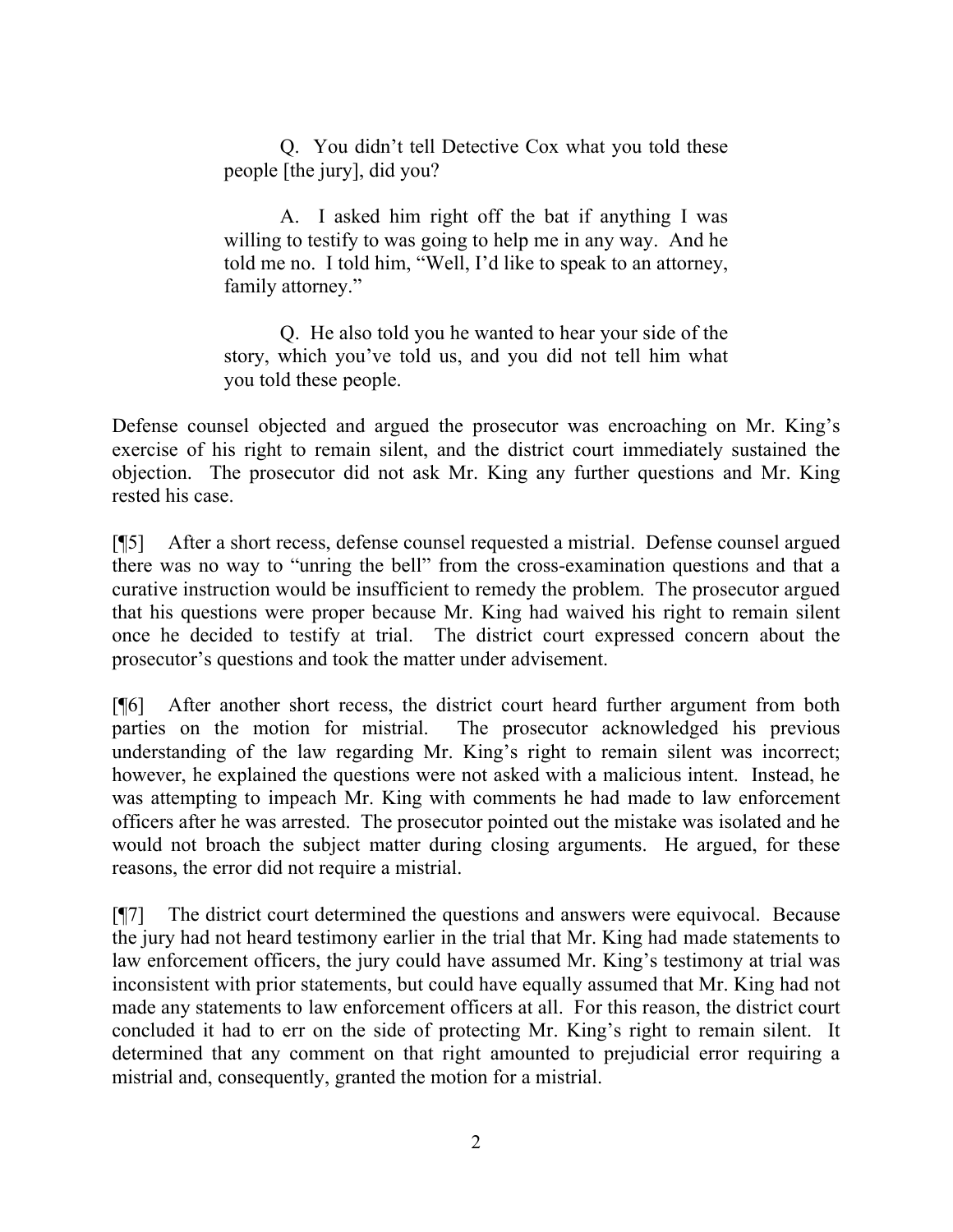[¶8] The district court set the matter for a new trial. Before that trial, Mr. King filed a motion to dismiss the charges against him based on the Fifth Amendment's prohibition against double jeopardy. After a hearing, the district court denied the motion and explained there was no evidence that suggested the State had intentionally goaded Mr. King into requesting a mistrial. The district court held a second trial and the jury convicted Mr. King of felonious restraint, strangulation of a household member, and domestic battery. The district court sentenced Mr. King to concurrent sentences of three to five years for the felonious restraint and strangulation of a household member convictions, and a concurrent six-month sentence in the county jail for the domestic battery conviction. Mr. King filed a notice of appeal.

#### **STANDARD OF REVIEW**

[¶9] This Court reviews alleged violations of constitutional rights *de novo*. *Montoya v. State*, 2016 WY 127, ¶ 6, 386 P.3d 344, 346 (Wyo. 2016). However, we defer to the district court's findings of fact underlying its determination unless they are clearly erroneous. *Daniel v. State*, 2008 WY 87, ¶ 14, 189 P.3d 859, 864 (Wyo. 2008); *United States v. Tafoya*, 557 F.3d 1121, 1126 (10th Cir. 2009) ("In a double jeopardy goading case, we review the factual findings underlying a trial court's determination for clear error."). "A finding of fact is clearly erroneous when, although there is evidence to support it, the reviewing court on the entire evidence is left with the definite and firm conviction that a mistake has been committed." *Daniel*, ¶ 14, 189 P.3d at 864.

## **DISCUSSION**

[¶10] Mr. King argues his double jeopardy rights were violated when the district court denied his motion to dismiss the proceedings against him after the first trial ended in a mistrial at his request. He asserts that the State should be required to justify the necessity of the mistrial to avoid the double jeopardy bar of a re-trial, and the State failed to do so because it violated one of Mr. King's most fundamental rights when the prosecutor commented on Mr. King's right to silence. Mr. King's argument, however, is completely contrary to well-established United States Supreme Court precedent and precedent from this Court.

[¶11] The United States and Wyoming constitutions provide that a person cannot be placed twice in jeopardy of prosecution, conviction, or punishment for the same criminal offense. U.S. Const. amend. V; Wyo. Const. art. 1, § 11. While the language in the two constitutions differ, "they have the same meaning and are co-extensive in application." *Montoya*, 2016 WY 127, ¶ 7, 386 P.3d at 347. These provisions provide a defendant three protections: "1) protection against a second prosecution for the same offense following an acquittal; 2) protection against a second prosecution for the same offense after a conviction; and 3) protection against multiple punishments for the same offense." *Id*. (quoting *Derrera v. State*, 2014 WY 77, ¶ 23, 327 P.3d 107, 113 (Wyo. 2014)).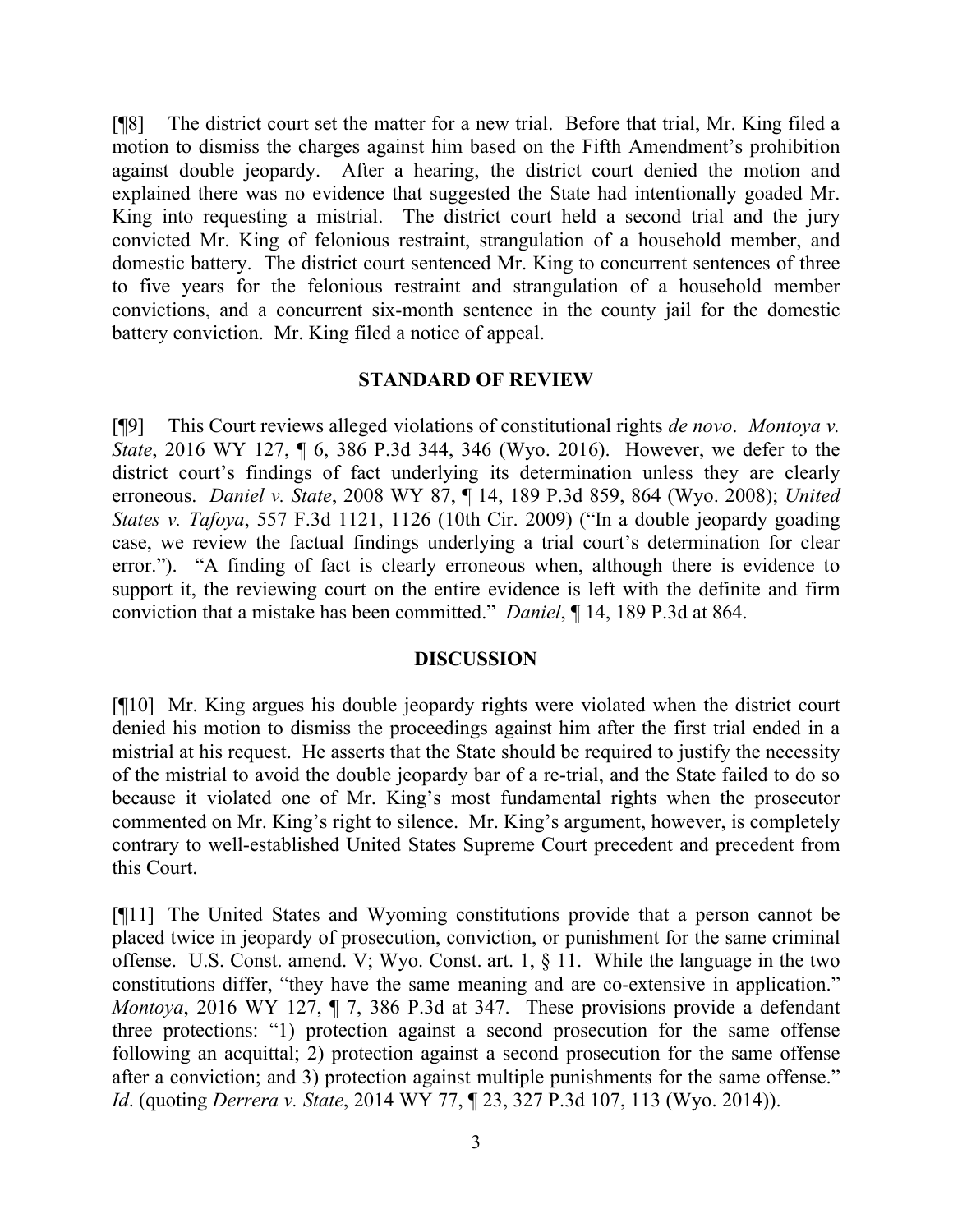[¶12] The United States Supreme Court has explained this protection also includes the defendant's "valued right to have his trial completed by a particular tribunal." *Arizona v. Washington*, 434 U.S. 497, 503, 98 S.Ct. 824, 829, 54 L.Ed.2d 717 (1978). This "valued right" justifies constitutional protection because if the first trial is not completed, a second prosecution may be grossly unfair, it increases the financial and emotional burden on the defendant, extends the period in which the defendant is stigmatized by an unresolved criminal proceeding, and may increase the risk that an innocent defendant may be convicted. *Id*. at 503-04, 98 S.Ct. at 829-30. Thus, the general rule is a prosecutor is entitled to only one opportunity to require a defendant to stand trial. *Id*. at 505, 98 S.Ct. at 830.

[¶13] However, a re-trial is not automatically barred if the trial is terminated without a resolution of the charges against the defendant. *Id*. Because a mistrial could occur for a variety of reasons, the defendant's "valued right to have the trial concluded by a particular tribunal is sometimes subordinate to the public interest in affording the prosecutor one full and fair opportunity to present his evidence to an impartial jury." *Id*. To balance these interests, the Court determined that when the prosecution requests a mistrial "the prosecutor must shoulder the burden of justifying the mistrial if he is to avoid the double jeopardy bar. His burden is a heavy one. The prosecutor must demonstrate 'manifest necessity' for any mistrial declared over the objection of the defendant." *Id*.

[¶14] The Court subsequently balanced these interests when a mistrial is requested by the defendant. In *Oregon v. Kennedy*, 456 U.S. 667, 102 S.Ct. 2083, 72 L.Ed.2d 416 (1982), the Court determined that "quite different principles come into play" when the defendant has elected to terminate the proceedings, and the "'manifest necessity' standard has no place in the application of the Double Jeopardy Clause." *Id*. at 672, 102 S.Ct. at 2088. Instead, a re-trial is barred only in circumstances where the prosecutor provoked or goaded the defendant into moving for a mistrial. *Id*. at 676, 679, 102 S.Ct. at 2089, 2091. The Court explained this is a manageable standard as it "merely calls for the court to make a finding of fact. Inferring the existence or nonexistence of intent from objective facts and circumstances is a familiar process in our criminal justice system." *Id*. at 675, 102 S.Ct. at 2089. Further, the Court made it clear that not all prosecutorial conduct is going to fall into this exception:

> Prosecutorial conduct that might be viewed as harassment or overreaching, even if sufficient to justify a mistrial on defendant's motion, therefore, does not bar retrial absent intent on the part of the prosecutor to subvert the protections afforded by the Double Jeopardy Clause. A defendant's motion for a mistrial constitutes a deliberate election on his part to forgo his valued right to have his guilt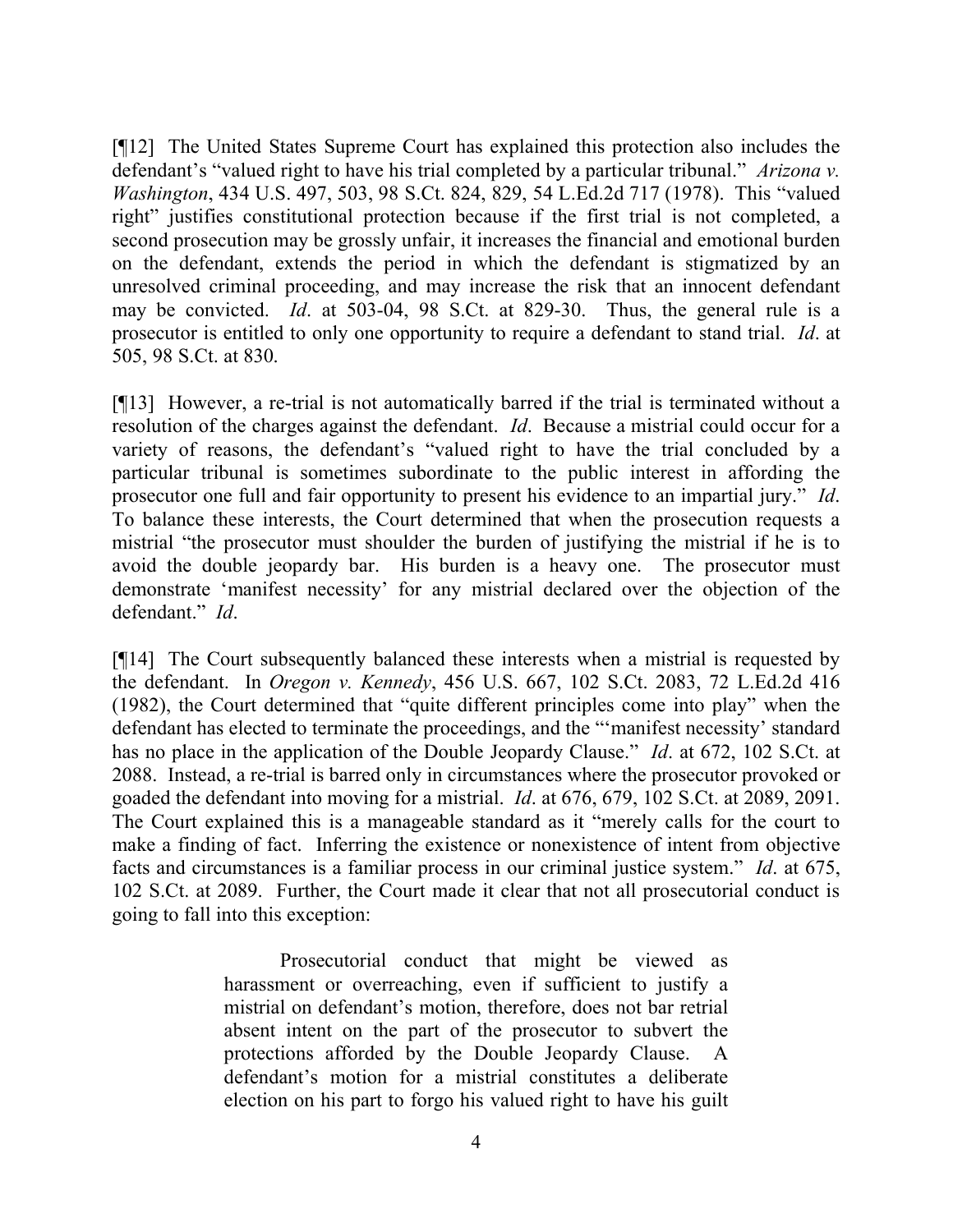or innocence determined before the first trier of fact. Where a prosecutorial error even of a degree sufficient to warrant a mistrial has occurred, the important consideration, for purposes of the Double Jeopardy Clause, is that the defendant retain primary control over the course to be followed in the event of such error. Only where the governmental conduct in question is intended to goad the defendant into moving for a mistrial may a defendant raise the bar of double jeopardy to a second trial after having succeeded in aborting the first on his own motion.

*Id.* at 675-76, 102 S.Ct. at 2089 (internal quotations and quotation marks omitted).

[¶15] This Court has applied the rule from *Kennedy* multiple times. *See Montoya,* ¶¶ 7- 9, 386 P.3d at 347; *Derrera*, ¶ 23, 327 P.3d at 113; *State v. Newman*, 2004 WY 41, ¶ 21, 88 P.3d 445, 452-53 (Wyo. 2004). In each of those cases we acknowledged *Kennedy* and stated: "For double jeopardy to bar re-trial in a case where the district court grants a defense motion for a mistrial based upon prosecutorial misconduct, the defense must show prosecutorial intent to goad the defense into moving for a mistrial." *Montoya*, ¶ 7, 387 P.3d at 347; *Derrera*, ¶ 23, 327 P.3d at 113; *Newman*, ¶ 21, 88 P.3d at 452-53.

[¶16] Despite our clear precedent on this issue, Mr. King argues that the State carries the burden of justifying the mistrial and cites *Washington* in support of that proposition. As discussed above, *Washington's* requirement that a prosecutor demonstrate "manifest necessity" to avoid the double jeopardy bar applies when the prosecutor has requested a mistrial **over the objection of the defendant**. *Washington*, 434 U.S. at 505, 98 S.Ct. at 829. Because Mr. King requested the mistrial, the double jeopardy bar prohibits a re-trial only if the trial court determined that the prosecutor behaved intentionally to goad Mr. King into requesting the mistrial, regardless of whether the prosecutor's conduct could be viewed as harassment or overreaching. *Kennedy*, 456 U.S. at 675-76, 102 S.Ct. at 2089. In his brief, Mr. King offers no argument as to why *Kennedy* does not control. Mr. King's brief does not even acknowledge *Kennedy* or this Court's precedent applying *Kennedy* in precisely these types of scenarios.

[¶17] The district court correctly analyzed the *Kennedy* standard when ruling on Mr. King's motion to dismiss. Therefore, reversal is justified only if the district court's findings of fact with respect to the prosecutor's intent to goad Mr. King into requesting a mistrial are clearly erroneous. *Daniel*, ¶ 14, 189 P.3d at 864; *Tafoya*, 557 F.3d at 1126. Mr. King does not argue that the district court's factual findings are erroneous, and the record clearly supports the district court's conclusion that the prosecutor did not act with the intent to goad Mr. King into requesting a mistrial.